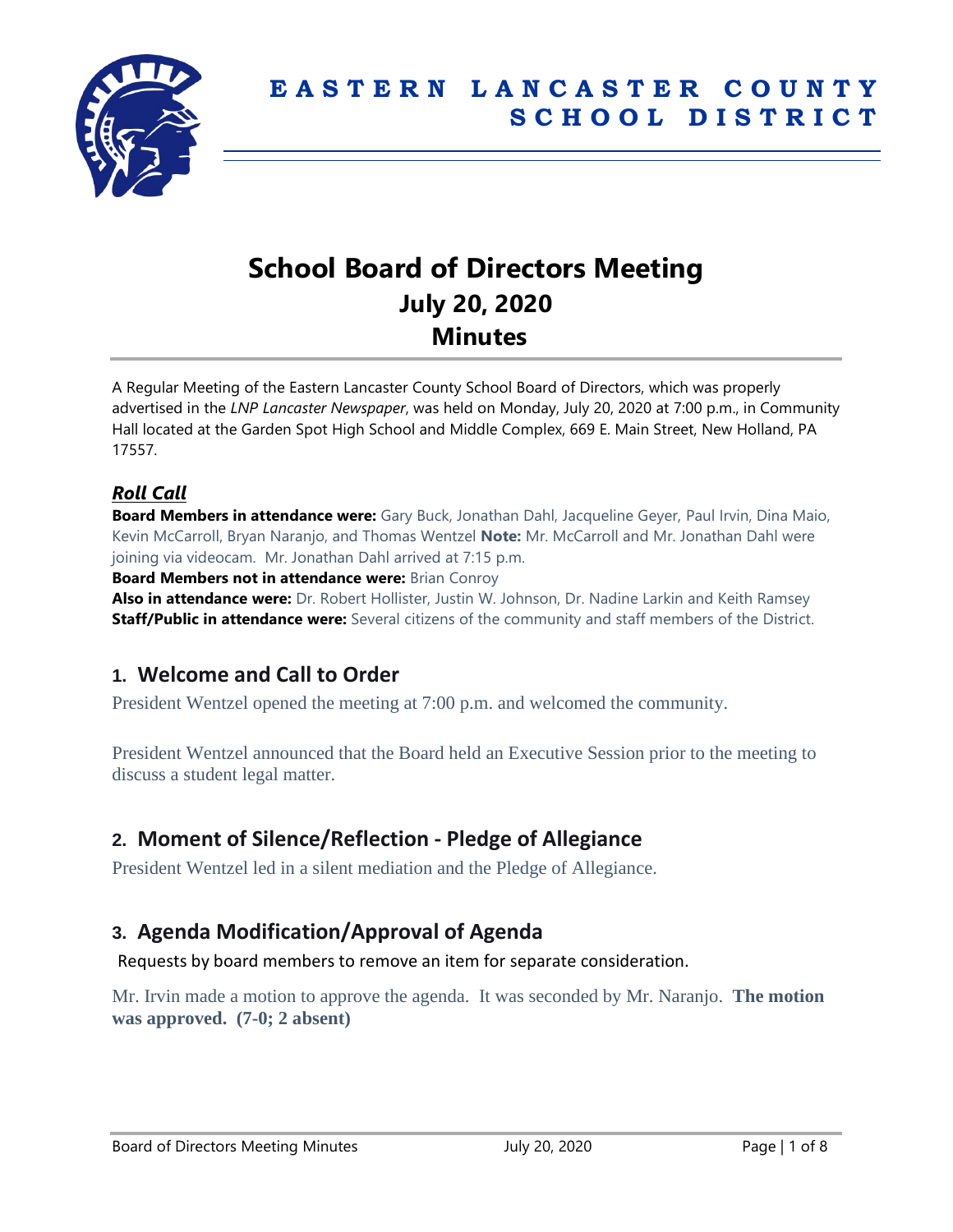# **4. Citizens of the District Comments**

The Board encourages citizens of the district to come before the Board to present their petitions, inquiries, or other communications of interest. The Board invites public (*Citizens of the District*) comment on any topic that is within the Board's jurisdiction. As outlined in Board Policy 903, the Board requires that public participants be residents or taxpayers of this district. Due to the virtual aspect of the Board meeting, the Board is requesting if you wish to provide public comment during the virtual board meeting, you should sign-up to do so by completing the online form prior to the meeting.

### [PUBLIC COMMENT SIGN-UP FORM](https://forms.gle/zDXXoX8rZQUxt1Ap6) *(Please use this form only if you are not attending the meeting in person.)*

*Public comments will be read aloud during the public comment section of the agenda.* Thank you.

**SUBMITTED COMMENTS** (VIA PUBLIC COMMENT SIGN-UP FORM)**:**

### Faith Pickel, 1612 Main St, Goodville, PA 17528

(prayer) Good evening Board Members, Superintendent Hollister, Dr. Larken, Thank you for your work, time, and service to this school and community. May the beauty, delightfulness and favor of the Lord God be upon you, may He establish and confirm the works of your hands.... Psalm 90:17 Please bow in prayer with me as I ask God's wisdom and guidance for you and this meeting. Gracious Heavenly Father, I bow before you for you are Holy, Just, Righteous, Sovereign Lord, Most High, Ruler of Creation. Thank you for Your love, mercy, and compassion that You have shown in keeping the majority of this community well during this pandemic. Give those that have lost loved ones your comfort and strength. Bring healing to those that have been afflicted and restore them to good health again. I ask for Your continued mercy and protection as businesses and schools reopen. Give Dr. Holister, the teachers, the staff and the school board Your wisdom, guidance, direction,and understanding as to the timing and the procedures needed to keep the teachers, staff, and students well but not confusing and frightening so the children may enjoy getting an education. Most of all in this school and all schools across our nation at every level please by the power of Your Holy Name remove Your Adversary so that the plans and purposes, not for evil but for good would be fulfilled for each student to Your glory and honor. Now as the board makes decisions tonight please give them your guidance and direction. Help them to be diligent, discerning, and sensitive to Your will. Thank you for hearing and answering this prayer in accordance to Your sovereign will. I ask this in the name of Your precious Son, Jesus Christ. Amen Amen

#### Jane Johnson, 171 Tabor Road, New Holland, PA

Dear Secretary Johnson and School Board of Elanco,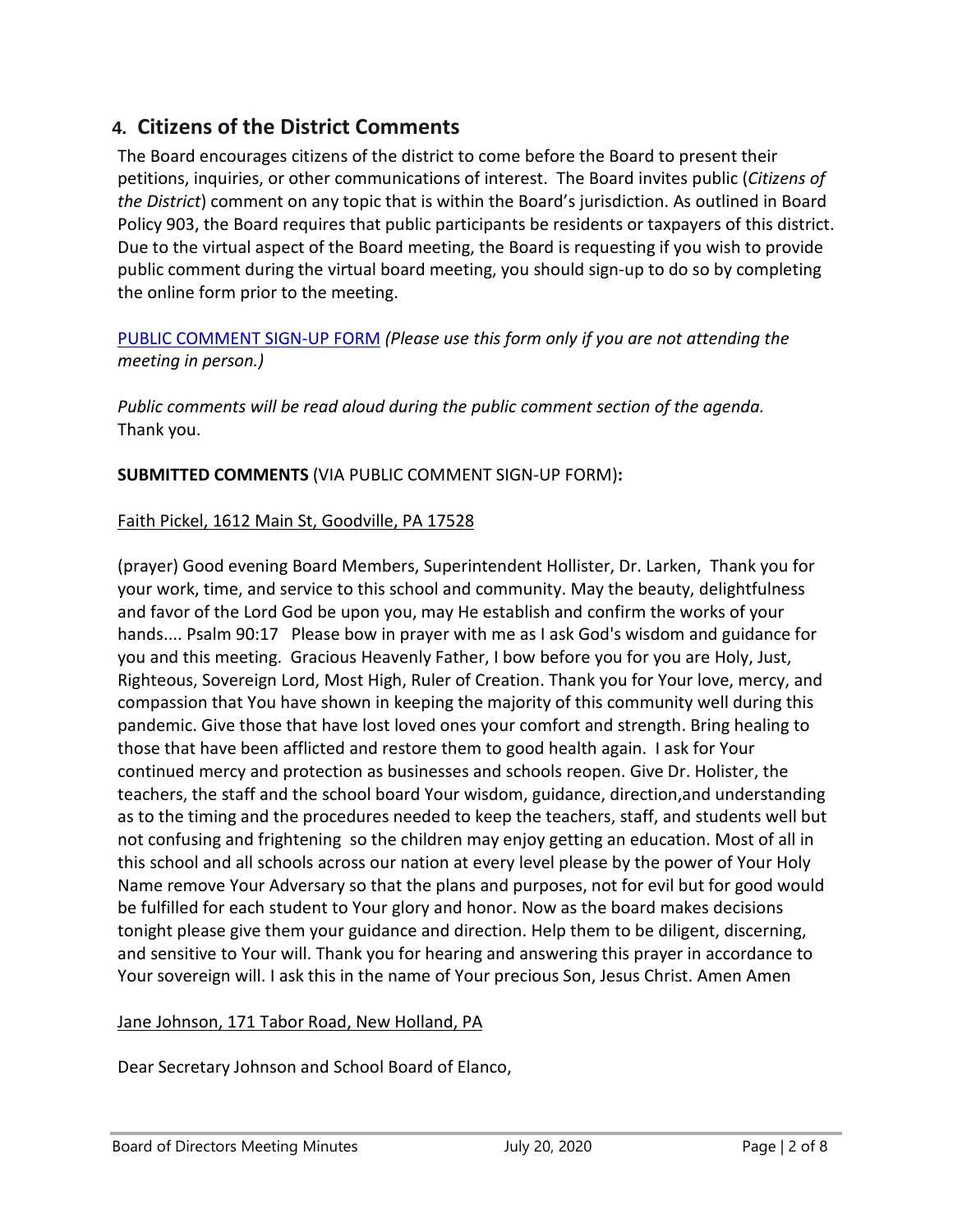Thank you for your service to our community especially during these trying unsettling times.

I pray you will seek God's wisdom with all that is involved with the next school year and years to come.

Speaking of wisdom please take seriously the plan of Alice Bailey and the indoctrination of generations of children through the global curriculum.

It makes me sick to think that my tax dollars support the Common Core or whatever is chosen to call it now. Please make it a priority to research this global indoctrination campaign on children's minds and values and take a stand.

It is a betrayal to children who are so trusting that we are doing the best for them.

Thank you for this opportunity!

**Sincerely** Jane Johnson

Commit to the Lord whatever you do, and your plan will succeed. Proverbs 16:3

**COMMENTS** (IN-PERSON**):** 

Abigail O'Neill, 1390 Sheephill Road, East Earl, PA 17519 Logan Martin, 583 E. Jackson Street, New Holland, PA 17557

Ms. O'Neill and Ms. Martin, members of the Girls' Volleyball presented the Board with their concerns with the replacement of the gym floor and how it would interrupt their Volleyball season. They requested the Board to postpone the replacing of the gym floor.

# **5. Consent Agenda**

Items listed under the Consent Agenda section of our Board Meeting Agenda are considered to be routine and are acted on by the Board in one motion. There is no Board discussion of these items individually prior to the Board vote unless a member of the Board requests that a specific item be removed from the Consent Agenda. Requests to remove an item from the Consent Agenda will be accepted at agenda section 3. Agenda Modification/Approval of Agenda. (Requests to remove an item for separate consideration). Items Removed from the Consent Agenda will be moved to agenda section "Action Items."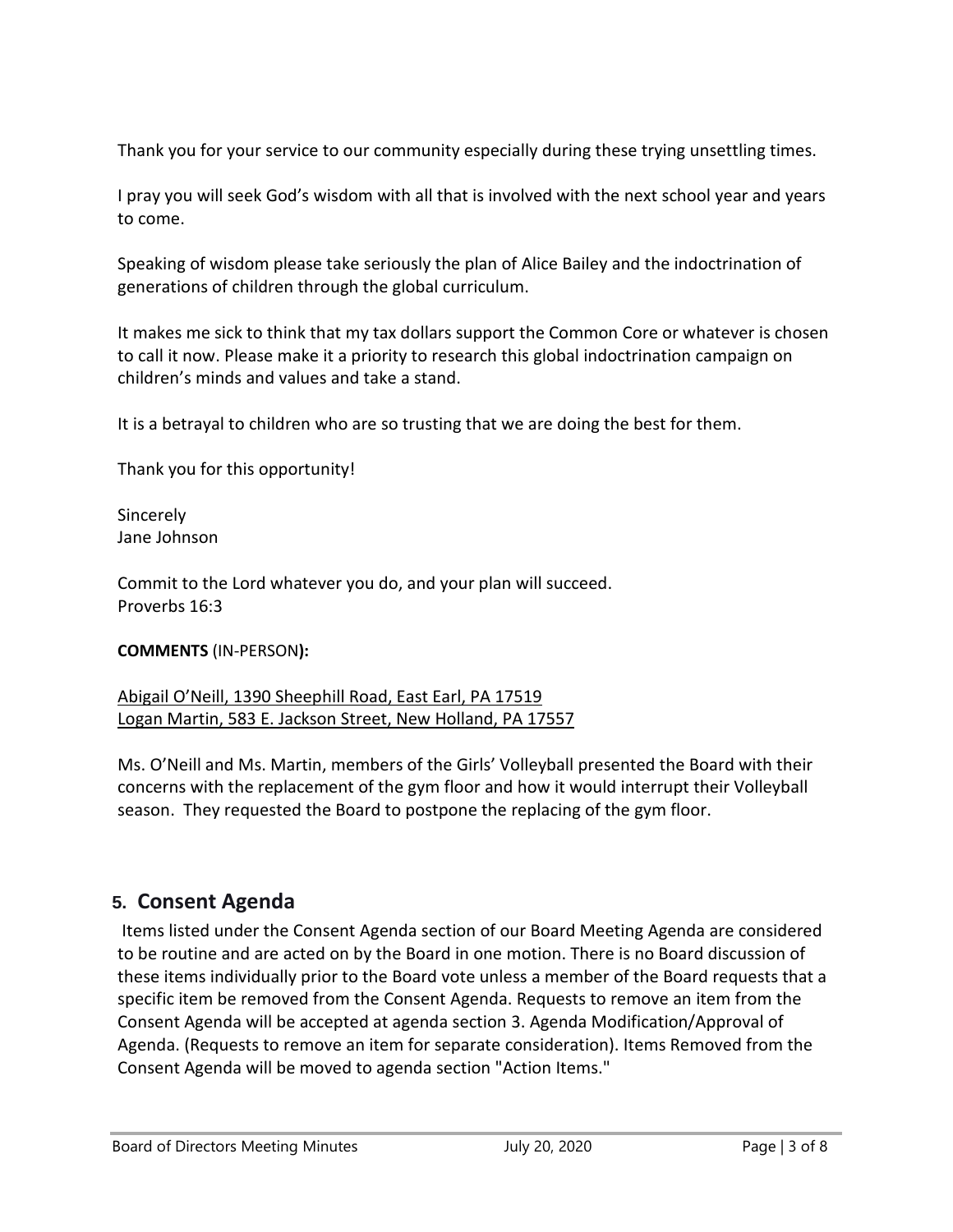Mr. Irvin made a motion to approve the consent agenda report. It was seconded by Mr. Naranjo. **The motion was approved. (8-0; 1 absent)**

Mr. Chris Barnett of Crabtree, Rohrbaugh & Associates Architects updated the Board on the timing of the construction project of the Secondary Campus renovation, indicating some delays due to Covid-19. He noted that some spaces would be available at the start of the school year and noted that a plan would be put in place for the quick turnover of those other spaces that would not be available.

The Board and Administration discussed the addition of the gym floor construction project to current renovation, its timing, the options for delaying the project and its effect on the Volleyball season.

#### **a. Approval of Minutes**

- **b. Treasurer's Report**
- **c. Approve Personnel Report**
- **d. Bills Paid**
- **e. Cafeteria Fund Treasurer's Report**
- **f. Investments**
- **g. Student Activity Account**
- **h. Approve Budgetary Transfers**

**i. Approval of the Change orders that were executed for the HS/MS Locker Room and HVAC Project, as follows:**

### **General Contractor - ECI Construction**

**GC-06 \$503 Deduct** - Credit to delete a W8X28 column that was to replace a previously removed column

Architect's comment on GC-06 - There is an existing column that the structural engineer thought had been removed during a previous renovation that we call for in the drawings to be replaced with a new column. During demolition, it was discovered that in fact that column was never removed and could remain. Therefore, we don't need the new column per the drawings.

**GC-07 \$2,723 Add** - Modifications to existing roof framing at Roof Top Unit (RTU) **locations** 

Architect's comment on GC-07 - The background behind this is revisions to the roof framing reinforcing and unit locations RTU-2 and RTU-7 needed to occur as a result of the existing framing not matching the existing drawings. More specifically, the roof framing was found to actually frame in the opposite direction.

**GC-08 \$2,600 Add** - Transformer room steel revisions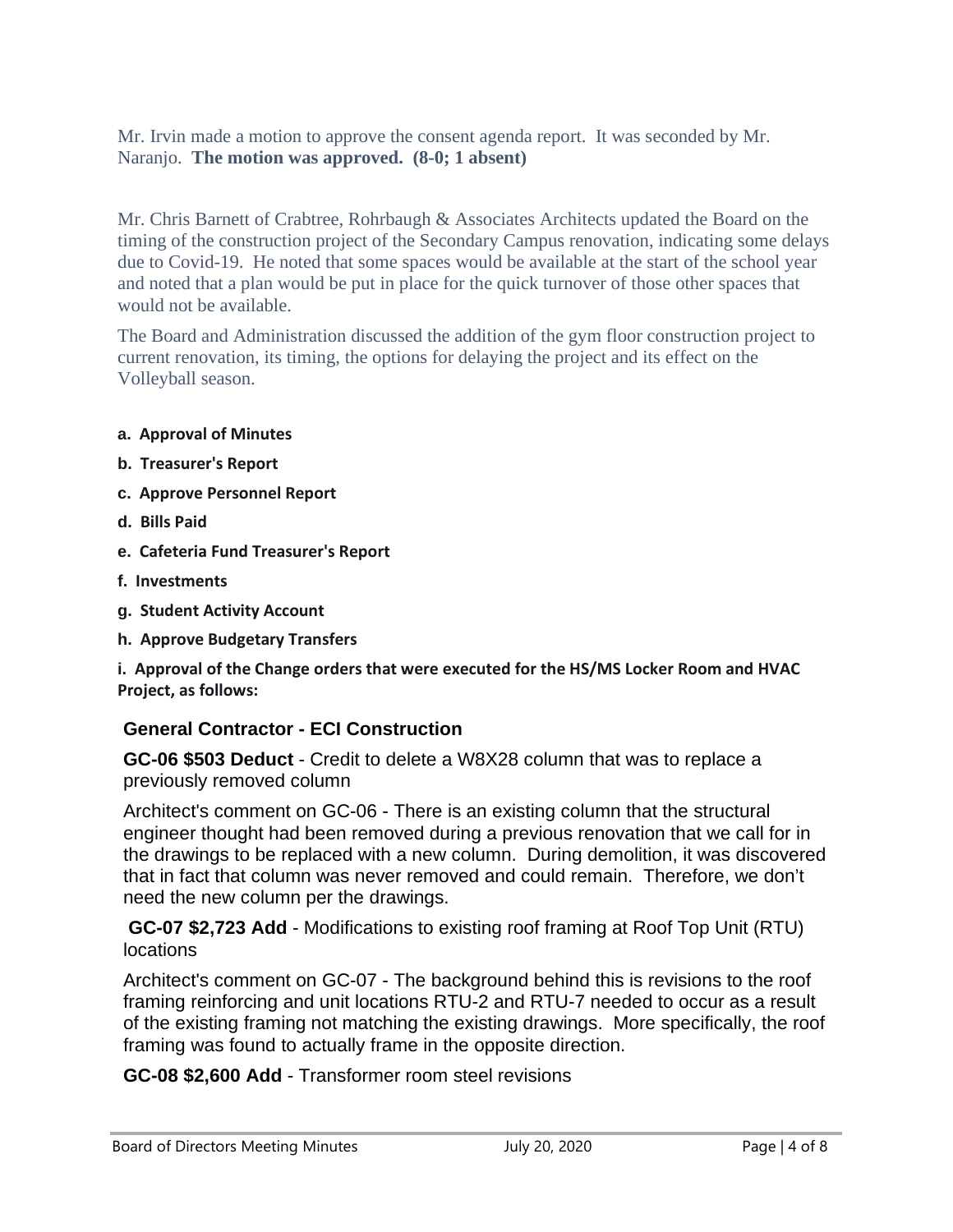Architect's comment on GC-08 - The background behind this is that in the existing transformer room, there is a significant amount of work taking place from all trades. It was discovered that there was not enough space to properly run everything, and modifications to the design needed to occur. One of the modifications was to lower the two beams below the existing conduit and re-set accordingly. We selected to go this route because relocating the existing conduit and wiring inside would have been a significantly larger cost to the district, and more time-consuming.

**EC-01 \$535 Add** - Change to fire-rated pathways at select location

Architect's comment on EC-01 - The background behind this is there are a couple of locations where the electrical engineer calls out for the electrical pathways to be smoke-rated as they pass through walls. Those walls though, as per our code drawings, are fire-rated, not smoke-rated. So, there is additional cost to upgrade the pathways to be fire-rated.

**j. Approval of a Settlement Agreement for a Learner with Special Needs.**

#### **k. Approval of Resolution supporting the development of an anti-racist school climate by the Board of Directors of Eastern Lancaster County...**

Resolution supporting the development of an anti-racist school climate by the Board of Directors of Eastern Lancaster County School District

The Board and Administration discussed the language of the Resolution supporting the development of the anti-racist climate.

Mr. Buck made a motion to remove from the Resolution the language "religion, gender, sexual orientation, socioeconomic status, language ability, disability, and other identities". It was seconded by Mrs. Maio. **The motion was withdrawn.**

Mr. Buck made a motion to replace the word "affirm" with "respect" in the Resolution supporting the development of an anti-racist school climate. It was seconded by Mrs. Geyer. **The motion was approved. (8-0; 1 absent)**

# **6. Action Items**

Items Removed from Consent Agenda for Separate Consideration.

## **7. Reports**

### **a. Lancaster County Tax Collection Bureau**

Mr. Ramsey reported that there had been no meeting and noted the next meeting would be held on September 9<sup>th</sup>.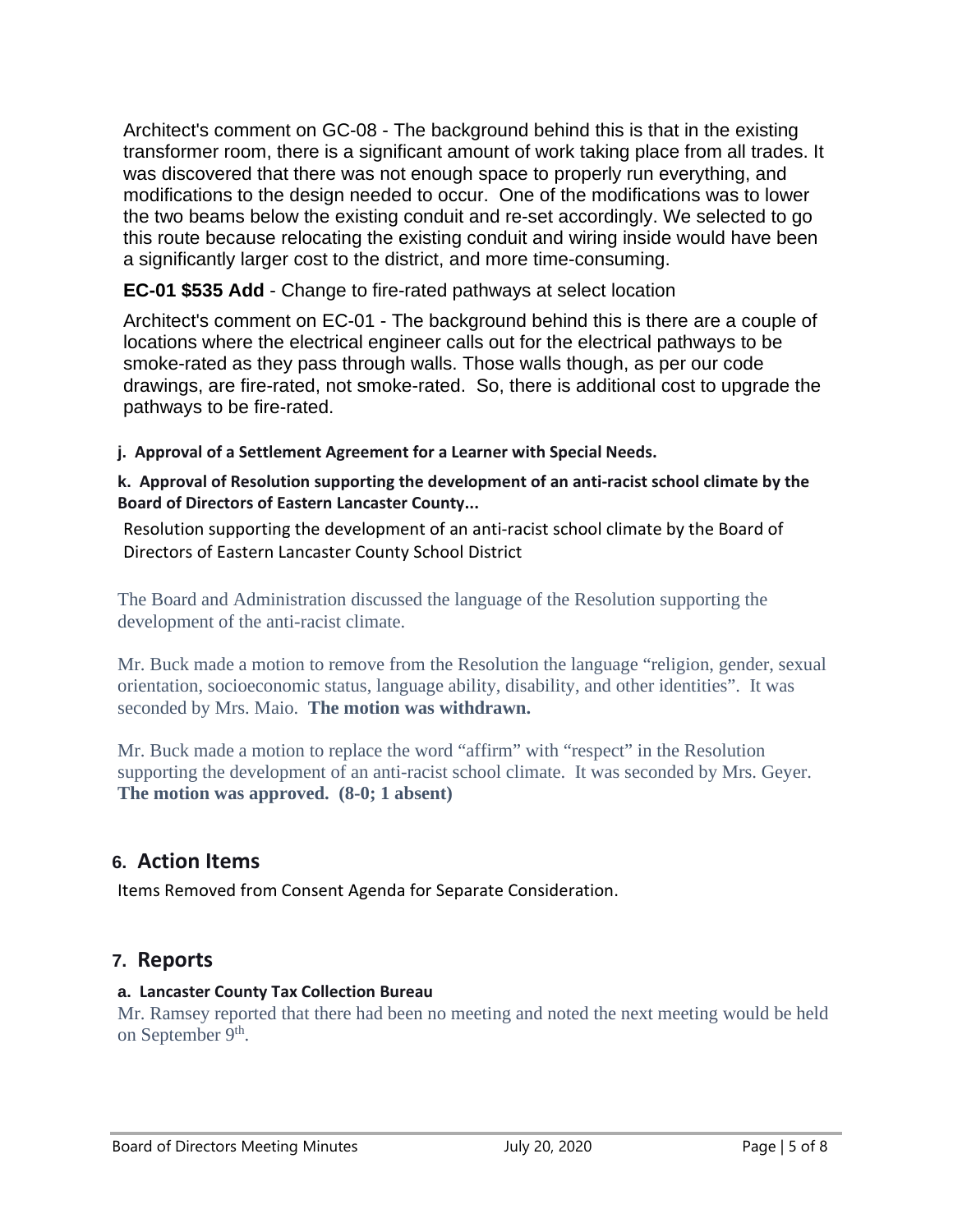#### **b. Lancaster-Lebanon IU13**

Mr. Irvin reported on the June  $17<sup>th</sup>$  IU Board meeting and shared several highlights from the board meeting report: He reported the that IU Board approved \$14.3 million in disbursements. Mr. Irvin also reported that the IU13 Board approved new or addition to service contracts for Business Services, Early Childhood & Special Education Services, Instructional & Technology Services, and Human Resource Services. There were nine (9) resignations, four (4) terminations, three (3) retirements, one hundred fifteen (115) new hires, sixteen (16) changes in position or salaries, and two (2) leaves of absence. He also reported that the Board had elected a slate of officers for the upcoming year, noting it had remained the same as the previous year. Mr. Irvin also distributed to the Board copies of the IU13 Helping Districts, Helping Students newsletter.

### **c. Lancaster CTC**

Mrs. Maio reported on the Lancaster County Career and Technology JOC meeting on June 25<sup>th</sup>. She reported that the Board discussed several updates to the student handbook for the upcoming school year to address Covid-19. She also reported that the Adult Education programs had started back up, there was discussion about the changing of several program names for clarification and updated the Board on the current capacity of enrollment for CTC learners which was at 91%. Mrs. Maio also reported that a special meeting was going to be held to discuss the reopening of CTC.

### **d. Legislative**

Mr. Wentzel reported that revenues were down 18% at the State level due to the current Covid-19 pandemic and school districts would lose about 7-8% of their revenue. He also reported that liability coverage for school districts was being discussed at the Federal level due to the virus and possible lawsuits. Mr. Wentzel also reported on House Bill 364, a part of Act 48, which gives the option use of lights on vans and minivans. He noted that this bill included a \$300 fine for failure to stop for flashing lights of bus or van, \$250 of which would go to the school district and the remaining funds to the police department and school bus safety grant program.

# **8. Superintendent's Report**

Dr. Hollister reported to the Board that all the districts in the IU13 joined in group effort to conduct a public relations campaign to promote the school district's online schools that included billboards, social media ads, and newspaper ads.

Dr. Hollister updated the Board with the possibility of having the gym floor being taken up and distributed for sentimental value or offering it to a bidder for the components of the floor. He informed them that there were several challenges with storing the wood and the District did not have the capacity storage or personnel.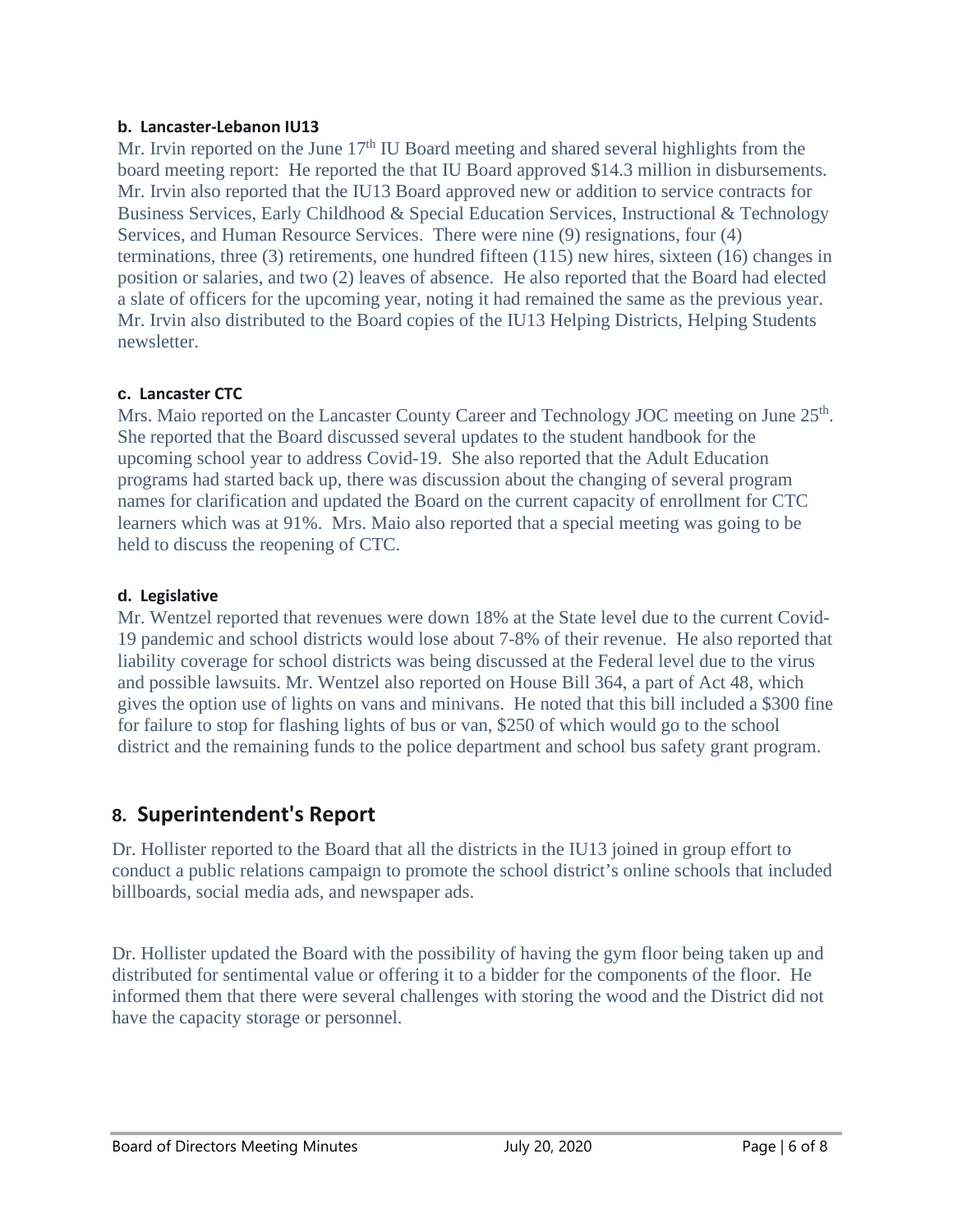Dr. Hollister congratulated Mr. Jonathan Long and Mr. Zachary Fulmer for receiving a grant through the Community Foundation in total of \$25,000 to go towards a new STEM program called SpotWorks. He publicly acknowledged and thanked the Community Foundation and BBT Bank.

Dr. Hollister updated the Board noting that the approved educational plan would continued to be refined and he presented a statement regarding face coverings noting that the District had purchased shields that would supply 2 for each adult and learner.

The Board and Administration discussed face covering wearing for learners.

Dr. Hollister updated the Board on the PIAA regulations that were being put in place for Fall sports regarding spectators.

Dr. Hollister updated the Board on the guidelines provided by the Department of Education and Department of Health regarding contract tracing, noting that the School District would not be fully responsible.

Dr. Hollister congratulated the AP Art History Class noting that out of the 23 learners taking the course, 20 received a 3 or Higher on the AP test. He congratulated both the teacher and learners.

Dr. Hollister also congratulated Ms. Hillary Martin's Journalism Class for their Senior Voting Registration event that got Garden Spot High School awarded the Governor's Civic Engagement Award, noting that it was only high school awarded in Lancaster County. Dr. Hollister specifically congratulated Anna Armbruster, Melissa Atanasio, Ethan Devine, Sabrina Dickson, Sophia Ghee, Alex Nieves, Deanna Phillips, and Todd Trupe.

## **9. Announcements**

President Wentzel noted that Board meetings in August would be held on August  $10<sup>th</sup>$  and August 17<sup>th</sup>.

## **10. Adjournment**

Mr. Irvin made a motion to adjourn the meeting at 7:56 p.m. with a second by Mr. Buck. **The motion was approved. (8-0; 1 absent)**